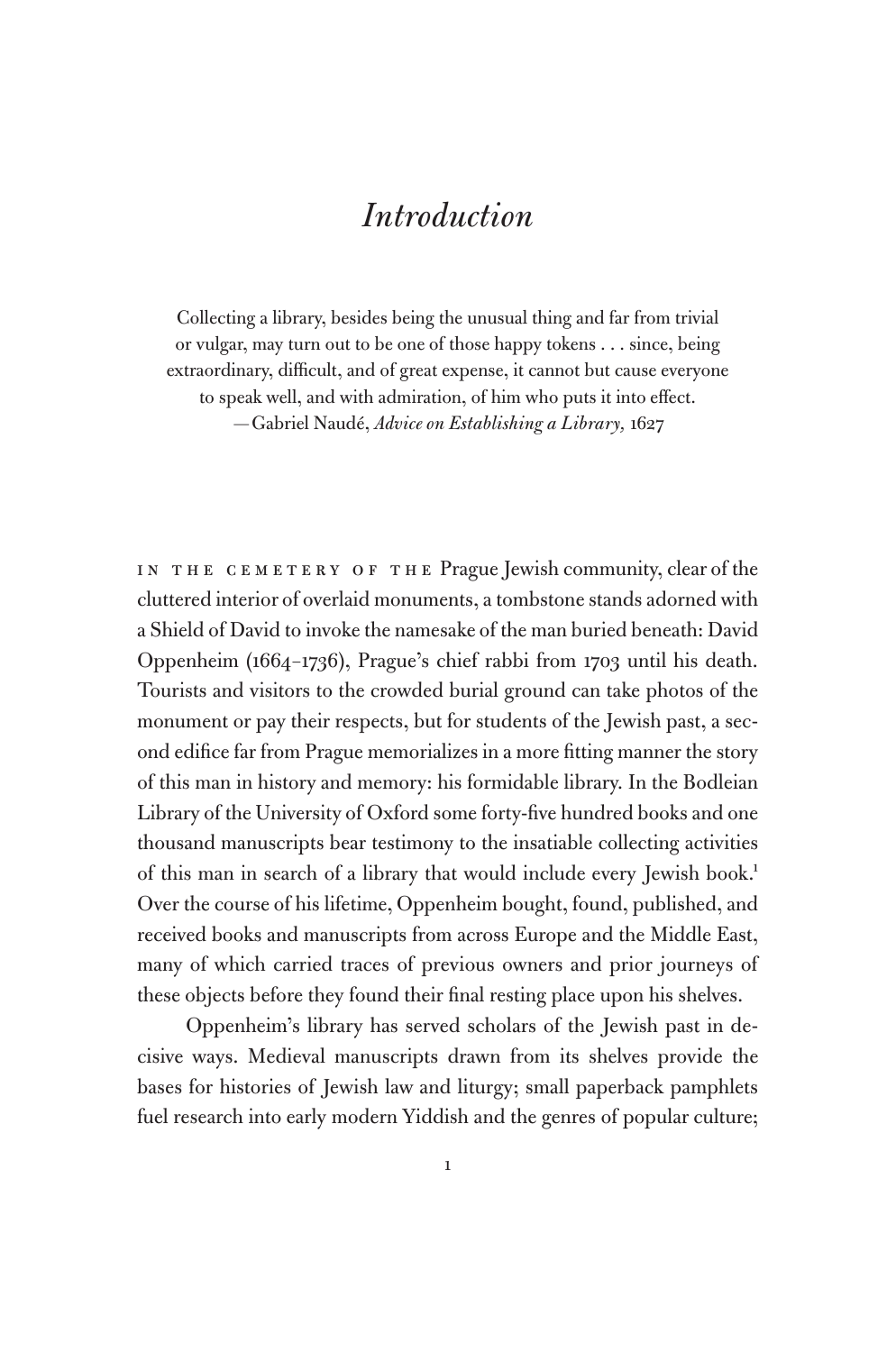historical treatises provide material for inquiries into collective memory; Sabbatean treatises in printed and manuscript form offer insights into mysticism and messianism; works of grammar and lexicology challenge scholars to consider the linguistic dimensions of Jews in ages past; and scientific and mathematical manuals inspire debates over Jews' embrace of the sciences. Attention to the physical material that fills these volumes enthralls as well. Oppenheim idiosyncratically owned books printed on vellum, others bound in rich leather or velvet, and still more printed on colored paper, in hues of blue, orange, yellow, and grey. The illuminations in his books and manuscripts offer ever enticing reasons for this collection's continued draw for scholars. And yet the rich history of their accumulation—an artifact of a particular moment in Jewish history, culture, and politics—has not been told.

David Oppenheim built his library and used its contents from his unique position in Jewish society. He stood at the meeting point of overlapping networks of influential figures from different but connected aspects of early modern Jewish governance, including the noble court, the *kehillah* ( Jewish community), and the rabbinate. Oppenheim lived at the high point of the age of the Court Jews (*Hofjuden;* also called *Hoffakotren* or *Hofagenten*), a Jewish elite of wealth and power who dominated the material and social life of Central European Jewry between the Thirty Years War (1618– 1648) and the Napoleonic Wars  $(1803-1815)^2$ . The members of this class financed the projects of German absolutist princes and their consolidation of centralizing states. As provisioners of war material, securers of loans, and financiers of major building projects, the members of these wealthy Jewish families played a significant role in the formation of modern German politics. But their activities had important implications for Jewish life as well. Their positions at royal and noble courts often made them the unofficial spokesmen for the Jewish communities of the Holy Roman Empire and Habsburg monarchy, advocates for the physical security and material sustenance of their fellow Jews. On account of their personal wealth and political influence, they also shaped the dimensions of Jewish communal leadership and sponsored Jewish communal buildings, charities, and book publication. And Oppenheim was related to the most powerful and wealthy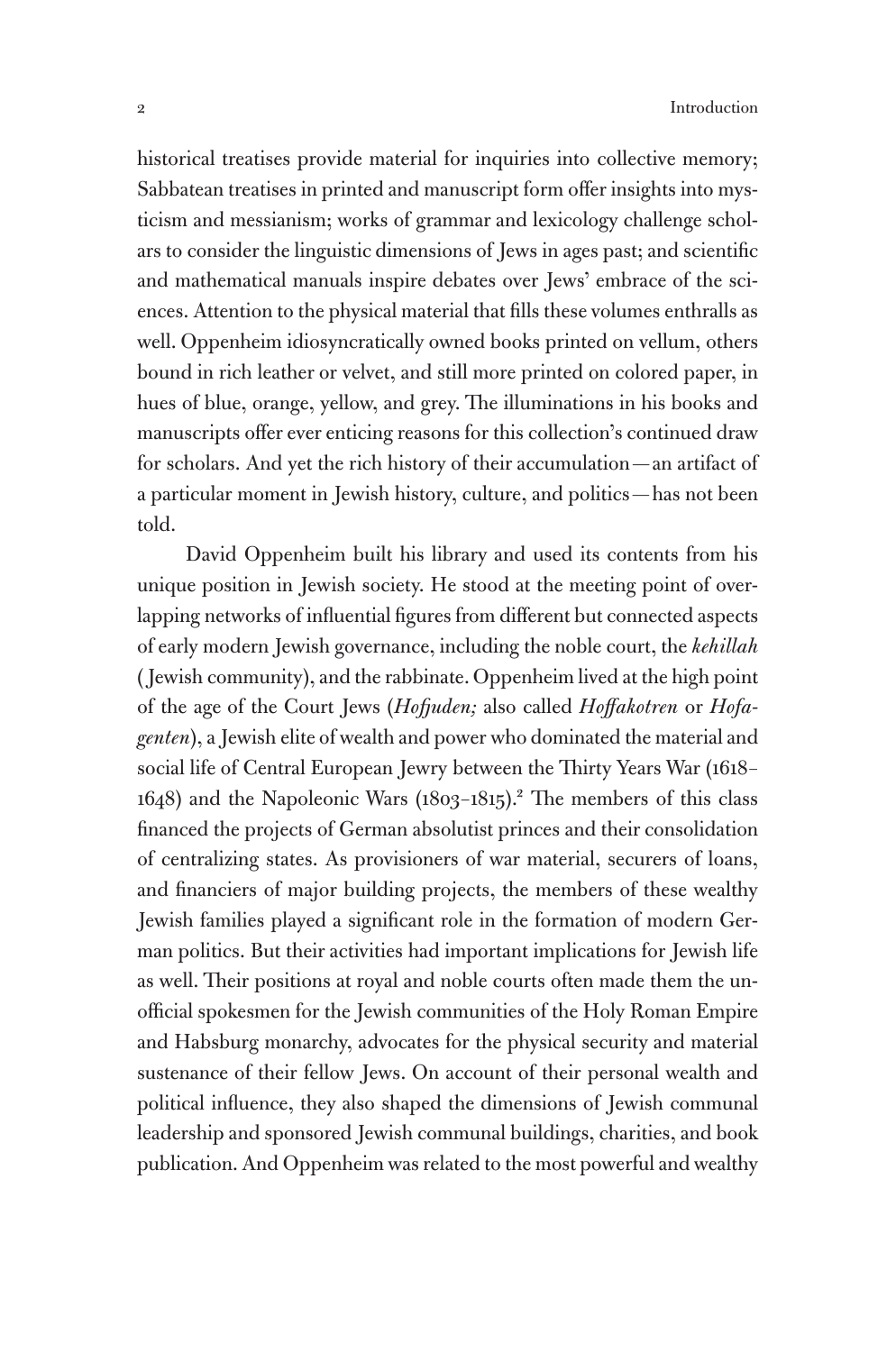of them. His uncle Samuel Oppenheimer (1630–1703) was the most important, famous, and best-positioned of all of Europe's Jews in his service to the Habsburg court in Vienna. He used his connections to Jews across the Holy Roman Empire to finance the Habsburg monarchy's wars with both the French in the west and the Ottomans in the east, notably against the siege of Vienna in 1683.<sup>3</sup> David Oppenheim's other paternal and maternal uncles included Moses Oppenheimer, the Court Jew of Heidelberg, and members of the wealthy Wohl family, who dominated the leadership and economics of the city of Frankfurt. Oppenheim's own marriage furthered new and important alliances. His first wife, Gnendel, was daughter of the Court Jew of Hanover, Leffman Behrens (1643–1714; in Hebrew he was referred to as Eliezer Lippman Kohen), and his second wife, Shifra, was a member of the influential Wedeles clan that occupied central roles in the governance of Jewish Prague. He in turn secured marriages for his son to the daughter of Samson Wertheimer (successor to Samuel Oppenheimer in Vienna) and for his daughters to rabbis and financiers in Cleves, Friedberg, and Hanover.<sup>4</sup> The resources of Oppenheim's powerful family furnished him with immeasurable wealth and access to the inner circles of local and imperial power.

Oppenheim's family stature was matched by his credentials as a man of learning. His education brought him into the tutelage of the most creative and highly recognized Jewish scholars of the age. During his childhood in the 1670s in the Rhineland city of Worms, he was taught by the illustrious scholar Yair Hayyim Bachrach, and as he traveled during the 1670s and 1680s he studied in the major centers of Jewish learning: under Gerson Ulif Ashkenazi in Metz, Benjamin Wolf Epstein in Friedberg, and Isaac Benjamin Wolff of Landsberg.<sup>5</sup> The training they offered and the pedigree they conferred by ordaining him as a rabbi in 1684 established his standing as a man of rabbinic letters of the highest order.

Social class and intellectual pedigree combined to secure Oppenheim's occupation of premier leadership positions, first with his appointment to the rabbinate of Nikolsburg (in Moravia) in 1691, and then with his arrival in Prague, the largest urban Jewish settlement in Christian Europe, in 1703. Additionally, in 1713 he was named rabbi of half of the Jewish re-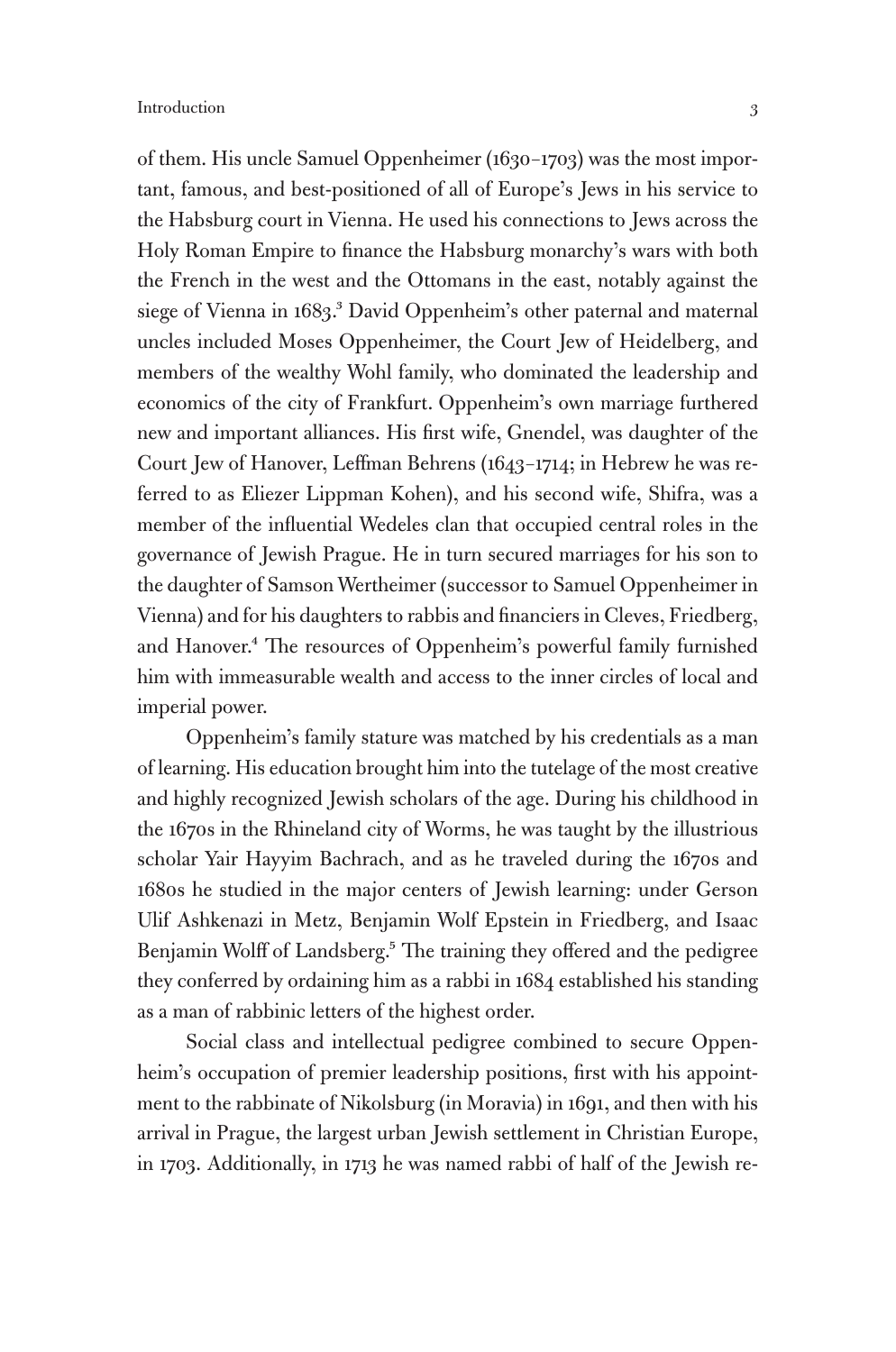gions of Bohemia, and in 1718 his dominion was confirmed over the second half, allowing him to implement a reorganization of its rabbinic structure. These official posts were matched by honorific titles of rabbinic leadership for the communities of Slutzk and Brisk in the Polish-Lithuanian Commonwealth. He was named the "Prince," or *Nasi,* of the Land of Israel by the Jews of Jerusalem, which enhanced his standing in the world of Jewish letters but occasioned suspicion in the courts of the Habsburg monarchy.

In his role as rabbi in these various locations, Oppenheim was expected to play a part in the apparatus of communal administration, as interpreter of the written statutes of the *kehillah* and chief justice of its highest court. The position conferred authority in less institutionally formal ways as well: in addition to acting as a local court of appeals, Oppenheim decided upon matters of Jewish practice in response to queries from rabbis of cities, towns, and villages and acted on behalf of people who wrote him in the hopes that he would advance their professional and personal interests. Letters crossed his desk from his local Moravian and Bohemian jurisdictions as well as from correspondents farther afield in Italy, the Netherlands, and Poland.

At the core of Oppenheim's identity and activity as a rabbi, intellectual, and communal leader stood his library. His library gained renown among Jewish colleagues and Christian contemporaries, many of whom took pains to visit it in Hanover—where it was housed from 1703—and use the contents of the collection. It thus informed the decisions of local courts and distant decisors. He possessed highbrow scholarly material alongside popular pamphlets and broadsides, and he preserved diplomatic exchanges and communal ordinances in manuscript—an archive of contemporary Jewish life. His collection of manuscripts furnished the printing market with classic texts for wider dissemination. Oppenheim's intellectual authority made him a much-sought-after source for endorsements for newly written books. Remarkably, although Oppenheim was esteemed and famous across European learned circles as an intimate of the world of letters, virtually none of his own writings were published during his lifetime, or for more than two centuries after his death. The restriction of his writings to manuscript form (even in multiple manuscript copies) consigned his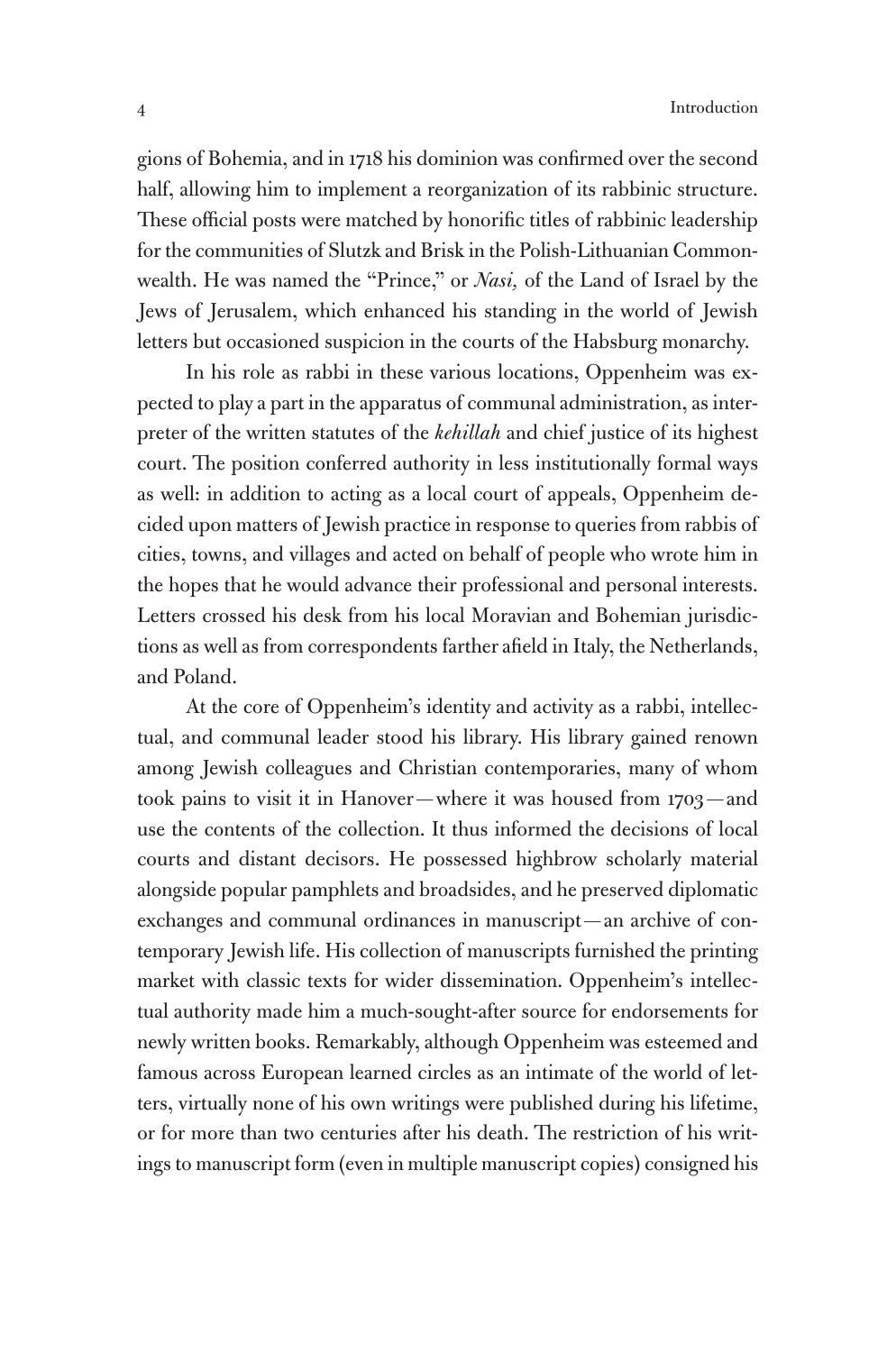intellectual oeuvre to the margins of Jewish study, when they garnered any attention at all. He has thus receded into history, disappearing behind the library that survived him.

## An Age of Collecting: Libraries in Early Modern European Politics and Culture

*Prince of the Press* tells the story of premodern Jewish life, politics, and intellectual culture through an exploration of a book collection, the man who assembled it, and the circles of individuals who brought it into being and made use of it. Collecting may at first seem a strange point of entry into a discussion of politics, but scholars have long recognized the meeting of social and political worlds in even the most personal of collections. In his 1931 essay "Unpacking My Library," Walter Benjamin plumbed the meaning of collecting as a "relationship to objects which does not emphasize their functional, utilitarian value," but rather their social meaning. Benjamin noted that

the most profound enchantment for the collector is the locking of individual items within a magic circle in which they are fixed as the final thrill, the thrill of acquisition, passes over them. Everything remembered and thought, everything conscious, becomes the pedestal, the frame, the base, the lock of his property. The period, the region, the craftsmanship, the former ownership—for a true collector the whole background of an item adds up to a magic encyclopedia whose quintessence is the fate of his object.<sup>6</sup>

Benjamin's consideration of the collector captures the dynamic of a whole that is greater than the sum of its parts but that nonetheless preserves the unique character and history of each object within it. Lingering behind the collector's final acquisition and assimilation of each book into the total collection lies the tantalizing notion that the individual histories of books-inmotion reveal more than the idiosyncratic stories of former owners—which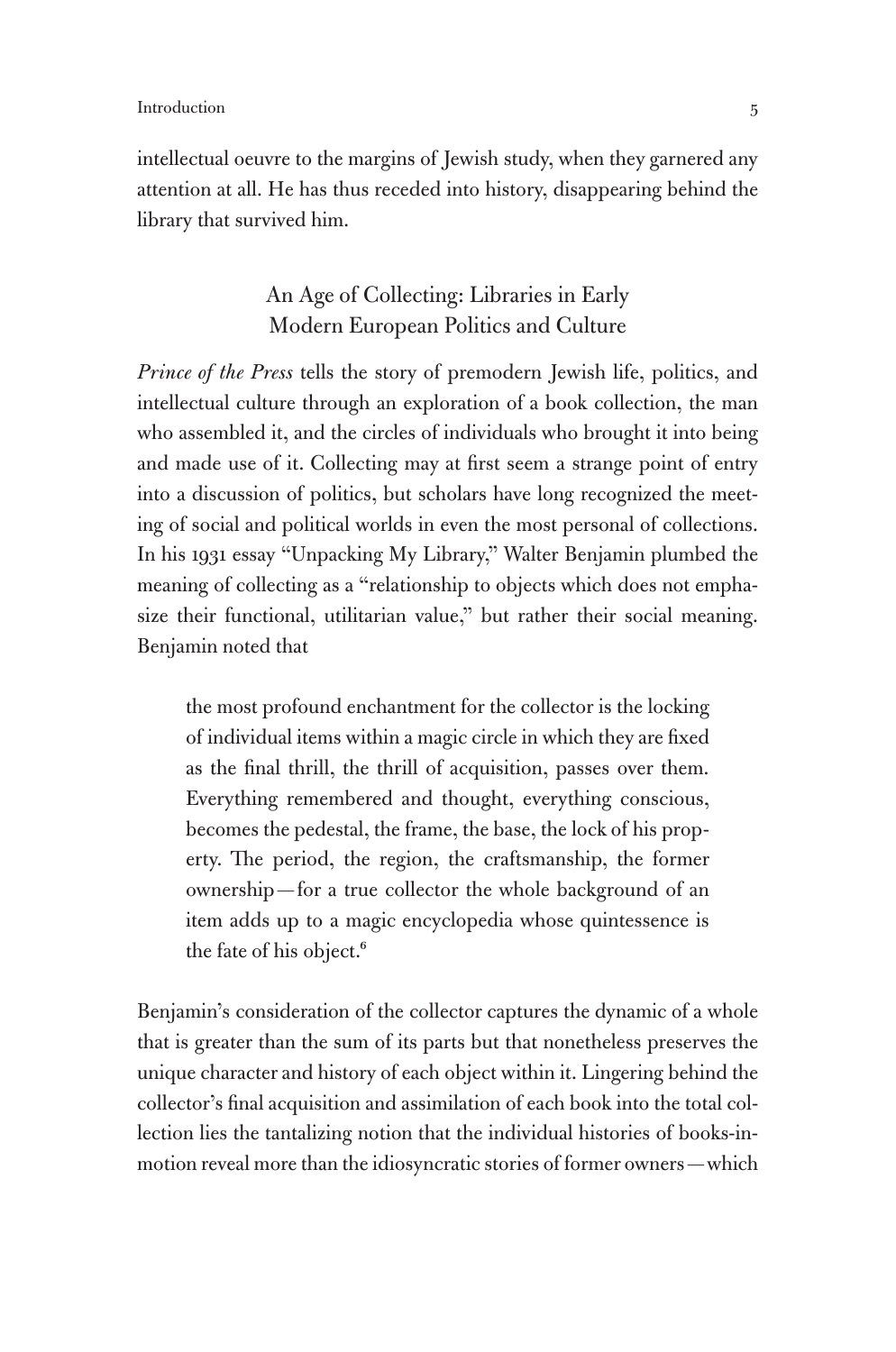they assuredly and invitingly do—but also offer coordinates for the spheres of activity of the collector and as representative of arteries of power and influence. When taken together, the books of a collection do not simply provide an aggregate of individual items; rather, the whole advances a map that traces economies of exchange and communities of regard as books traveled along various pathways to reach the shelves of the collector.

Whereas Benjamin's collector acts on his or her own personal initiative, in the cosmos of early modern Europe in which David Oppenheim operated, collecting was an important act linked to the overlapping worlds of knowledge and politics, and their material bases.<sup>7</sup> Early modern theorists expressed an acute awareness of the potential of collections of books to serve people of power and influence, and especially as a means of garnering prestige. In 1627, the French intellectual Gabriel Naudé penned a consideration of the function of a library while in the service of Henri de Mesme, president of the Paris *parlement.* Naudé's text *Advis pour dresser une bibliothèque* (*Advice on Establishing a Library*) represented a sort of early modern conduct literature that belonged alongside other books of tutelage and training for courtiers. The book led a nobleman who wished to build a library through the essential components of a collection: it must contain both ancient and modern texts, both books and manuscripts; it must speak to a variety of disciplines; and it must be carefully catalogued and accessible to a scholarly public. A library of this sort, Naudé averred, saved ancient texts from oblivion and furnished scholars with the materials to produce new knowledge. A library's chief function was to serve as a scholarly resource, but Naudé framed every stage of its construction in terms of a subtler (and no less significant) outcome: since it was "extraordinary, difficult, and of great expense" it would "cause everyone to speak well, and with admiration, of him who puts it into effect."<sup>8</sup> Much as they were a service to the world of intellectuals, libraries were bound up with the reputation and position of the people who assembled them, and could accrue significant political capital to their owners.

Naudé's treatise expressed a set of principles then current in cultural imaginings of the early modern library. In their pursuit of the "extraordinary, difficult, and expensive," Naudé, Oppenheim, and numerous others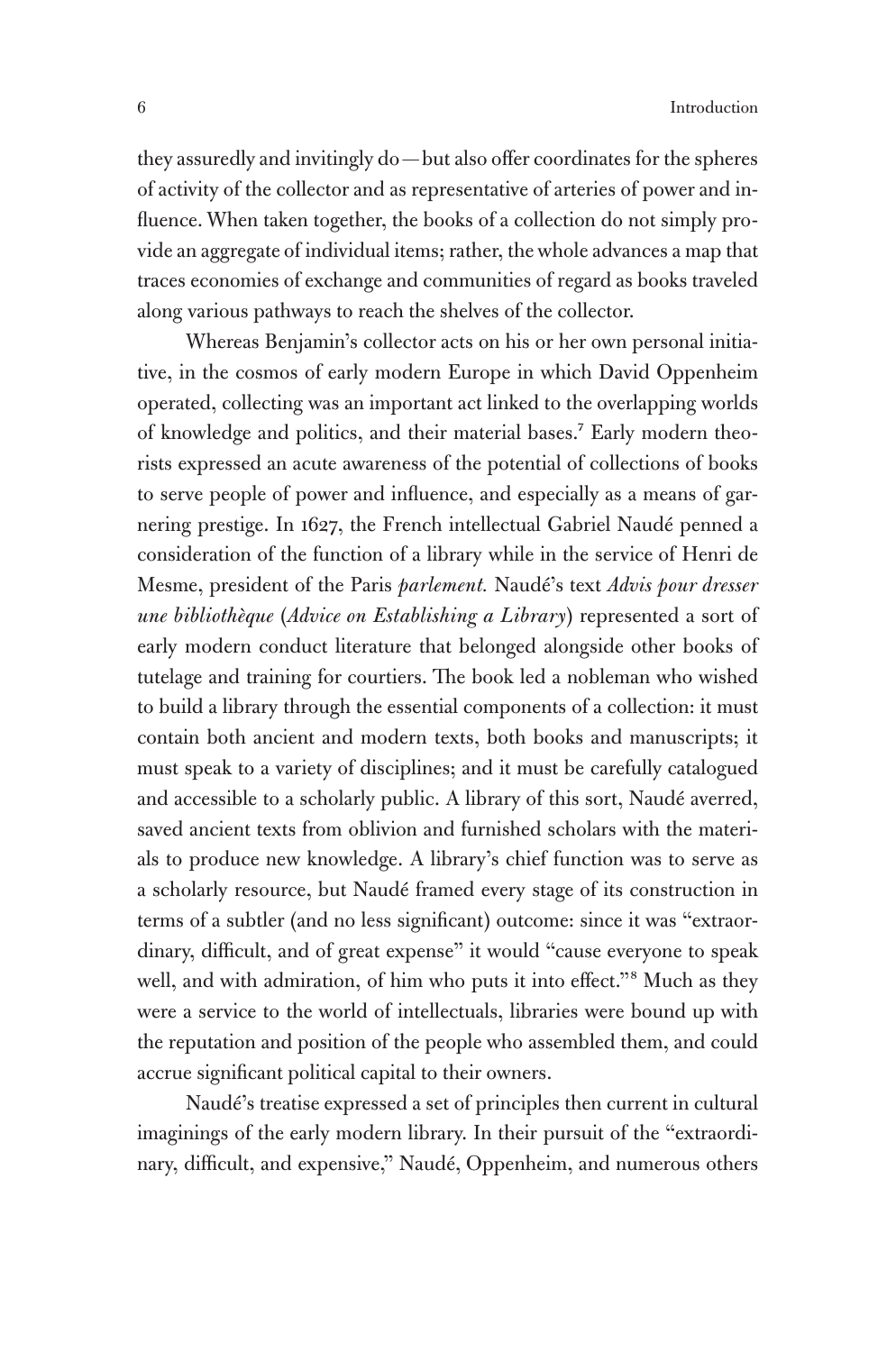were participating in an early modern drive to collect. Over the course of two centuries, European collections moved from the curious to the extensive, a means first of expressing marvel and then of bringing order to nature, matter, and knowledge.<sup>9</sup> This was the world made by Renaissance materialism, the discovery of the New World, and the invention of the printing press; it was the age of the English cabinets of curiosities, the Italian studios, and the German *Wunderkammer,* of materialism driven by an epistemological shift that was concerned with experience as arbiter of truth, rather than received wisdom from tradition. An essential component of this process was access to the stuff of knowledge via the direct possession of those objects that bore such truths.<sup>10</sup> Central to this endeavor were two assumptions: first, that the human mind was up to this task, and second, that the task had to be accomplished not merely through contemplation, but through encounter.<sup>11</sup> Ownership of an increasing number of objects meant bringing disparate parts into a single whole; it was a way of shaping a narrative and making the surrounding world—of nature, of politics, of religion—intelligible. This thirst for objects was not limited to natural or technological materials; the earliest forms of Renaissance collecting were of manuscripts, which were quickly followed by luxury items, like the objects featured in works of Renaissance painting, as well as the exquisite paints and sculptural materials used to represent this lavish new world.<sup>12</sup>

This was a deeply material way of knowing. Collecting entailed the accumulation of material, which in turn required significant material resources. Early modern libraries were thus seldom the province of scholarly solitude. The seventeenth century witnessed the rise of libraries in the service of state aggrandizement, and scholarly knowledge was intertwined with political activity.<sup>13</sup> Whether in the ducal courts of Italy or the Habsburg *Hofbibliothek* owned by the dynasty in Vienna; the French Bibliothèque Mazarine and Bibliothèque du Roy; the Bibliotheca Augustana at Wolfenbüttel; or the electoral libraries in Berlin and Dresden, the accumulation of literary material accompanied the efforts of rulers to incorporate learning into the mission of the regime as both a product of its beneficence and a prop to its legitimacy.<sup>14</sup> In Central Europe, the age of collecting manifested a larger process of state consolidation, made all the more urgent by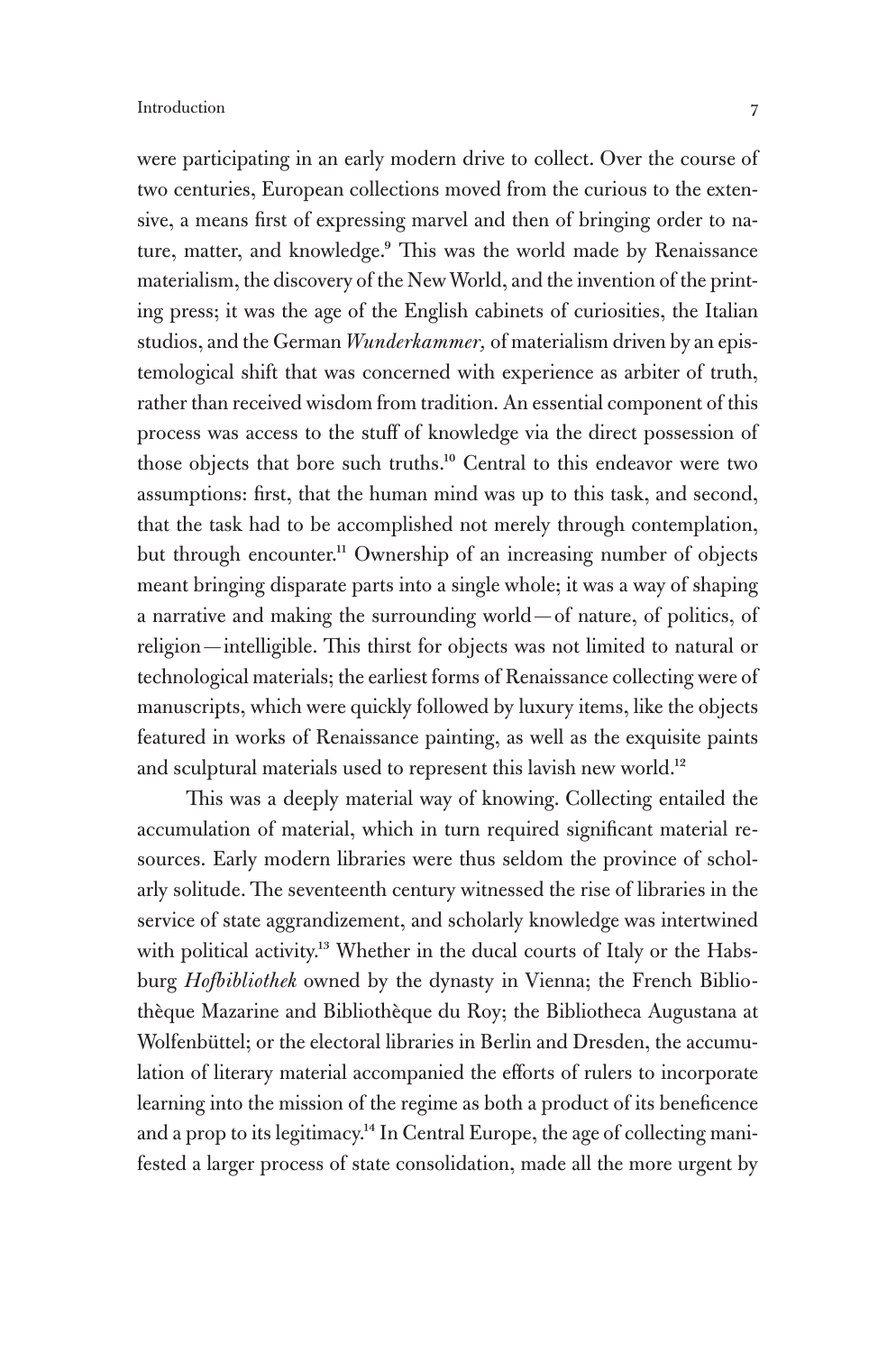the ravaging effects of the Thirty Years War. Possession of a collection bespoke power, and its despoliation symbolized an opponent's defeat. In the midst of the Thirty Years War the Catholic allies of the Habsburgs led by Duke Maximilian of Bavaria occupied Protestant Heidelberg in retribution for its ruler's part in rebellion; to fully signify victory, the army expropriated Heidelberg's library, packing its contents into 196 boxes and bequeathing it to Rome as a gift.15 Independent towns and nobles assembled libraries and archives as counterballasts to state efforts to undermine local prerogative and ancient tradition.<sup>16</sup>

Collecting, wealth, status, and scholarship were closely intertwined. Cultures of antiquarian research, legal reasoning, and record-keeping furnished statesmen with the necessary expertise for governance and the symbolic authority such knowledge conferred.<sup>17</sup> Conversely, the power held by economic and social elites supported scholars and artists in the pursuit of knowledge, and their patronage directed the contours and development of new knowledge. The very circumstances under which Naudé composed his treatise reflected these conditions. Like other books of conduct common to the courts of Renaissance and Baroque Europe, Naudé's intellectual production took place in the service of a patron, whose material support enabled his client to think and write. Naudé's advice was offered to elevate his patron's standing, and that standing in turn shaped the circumstances of Naudé's intellectual production.<sup>18</sup>

Learning and politics were mutually reinforcing in power centers across Europe, but this trend was particularly acute for Jews on account of the fact that Jews were not sovereign anywhere in Europe. In the case of Jewish self-governance, a more tendentious relationship obtained between the coercive power of a community's leadership and its authority to act. The institutions that guided Jewish communal, ritual, and daily life were always contingent, at least in part, upon forces external to Jews themselves, usually in the form of charters and other negotiated terms of settlement, rights of residence, and collective taxation. Instead, in legitimating the policies directed by Jewish communal elites toward governing their own constituents, Jewish intellectuals generated a vision of leadership that derived not primarily from might, wealth, or even welfare, but from creating a "holy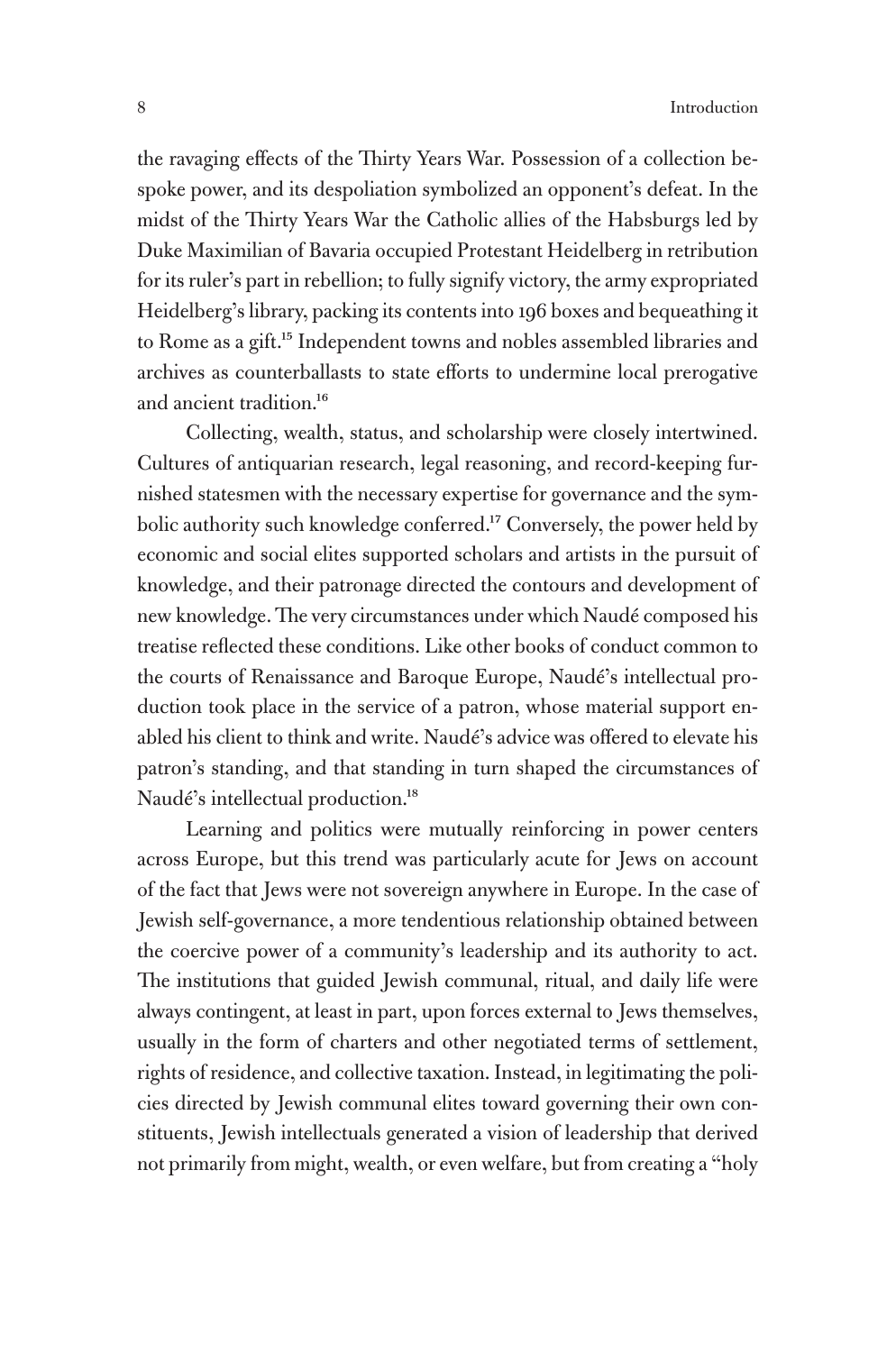community," a *kehillah kedoshah,* which was characterized by its fidelity to Jewish law, Torah, and its study.19 Whereas communal leadership *in practice* was rooted in economic wealth, the theoretical garb for the *kehillah*'s standing was woven out of the primacy of study and scholarship. Piety thrummed through the lives of Europe's Jews (much as it did for Europe's Christians) as an expectation, but the idealized form of that piety was filtered through the authority of the text, literacy, and study.<sup>20</sup> Study was represented as the highest ideal for the Jewish male—a form of valor and nobility.21 The intellectual energies rabbis poured into interpreting law to cohere with practice—and not only the reverse—demonstrate the importance of the self-image of fidelity to law and study as a basis for other aspects of Jewish life.<sup>22</sup> Learning conferred authority on the exercise of power.<sup>23</sup>

If the authority of study was an abstract ideal, Oppenheim's genius lay in his ability to give that abstraction a physical manifestation in the symbols and apparatus of study itself: books. In turn, he identified himself with his collection and its ongoing expansion, merging the authority of texts with his position as a leader, effectively creating a personal source of status at once independent of communal institutions and at the same time decisive for their functioning. Even as the items that populated his library came from his personal ties, independent of the boundaries of the *kehillah,* his books provided him with expertise, authority, and elevated institutional standing. *Prince of the Press* is therefore a book about *both* a man and a library, about Oppenheim's political activities and the library as a means for their achievement.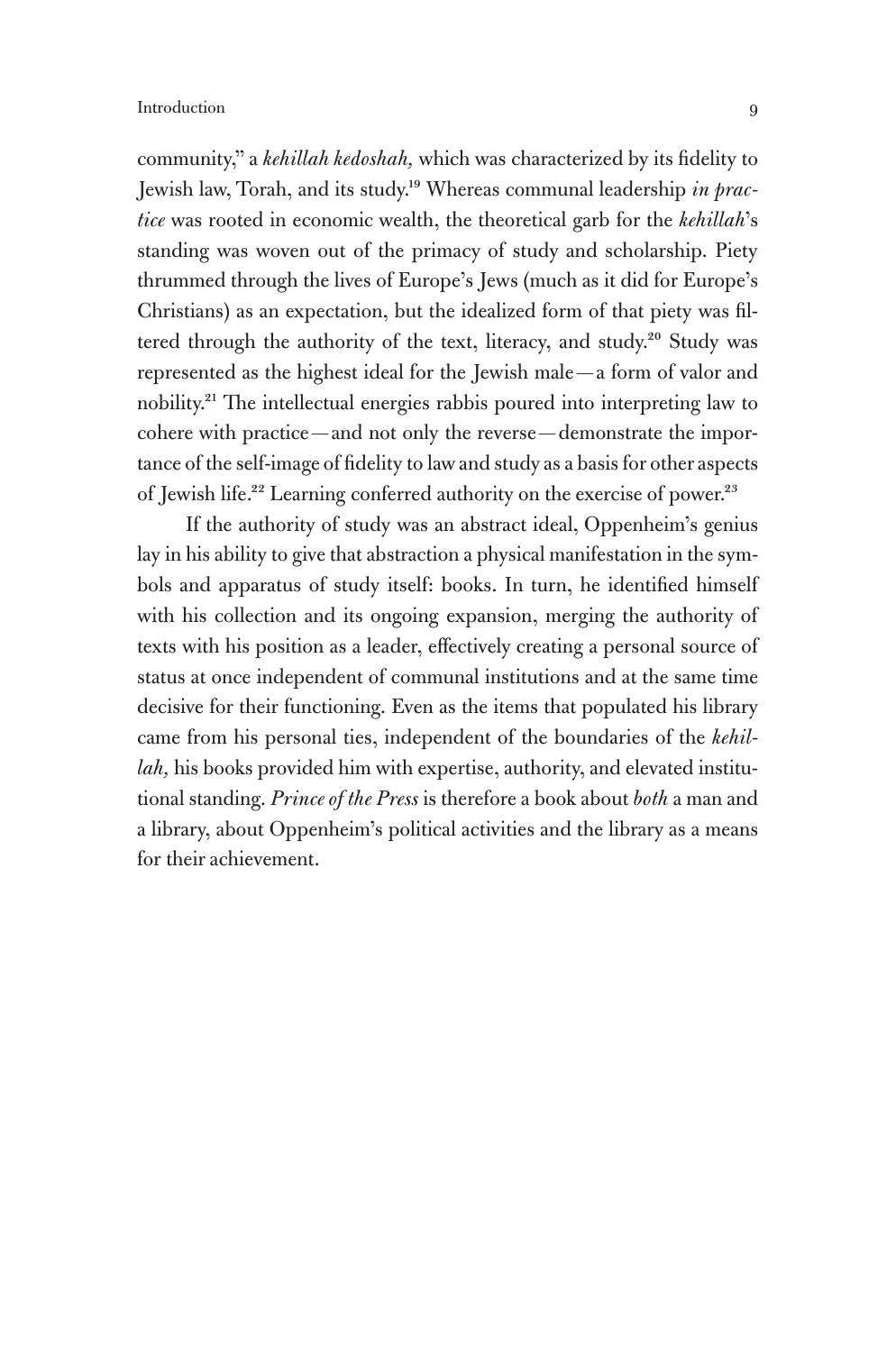political frontiers as he maintained ties not simply with the Jews of the Holy Roman Empire and their presses, but also with Amsterdam, Venice, and Constantinople. He labored to obtain manuscripts from the Mediterranean worlds of the Iberian diaspora in the Ottoman Empire, especially Jerusalem, and relied on scribes and scriptoria in Italy. In Poland-Lithuania, where the difficult conditions of Jewish life in the mid-seventeenth century had brought a halt to the productivity of the printing presses that had been so active only a century before (and would continue to hum once more half a century after Oppenheim's death), Oppenheim relied on used book dealers and copyists to ensure his collection's completion and, when necessary, provided books from presses in return. His collection inspired not only the movement of objects, but the transit of people as well, as Jewish and Christian intellectuals traveled to visit the collection and consult its holdings.

*Prince of the Press* shows how books and libraries are important sites of political and cultural authority and contest, even in the absence of the formal mechanisms of the state—and are perhaps even more significant on that very account. Through Oppenheim's library we can arrive at a political life of books and explore the ways in which his holdings wove together various strands of early modern Jewish society. His library operated as an agent of symbolic power and practical knowledge-authority, akin to the great libraries being constructed in the capitals of European sovereigns, yet with the important distinction that neither he nor his Jewish contemporaries were sovereign in any place in Europe or the world. Learning and leadership, commerce and culture were intertwined both in the forces that brought his library into being and in the culture that this library reflects. Oppenheim was the lynchpin between spheres of Jewish commercial life and Jewish cultural life. His story reveals the dynamic impact of one upon the other as revealed through this Jewish library.

The term "Jewish library" requires some explanation. To call any premodern book "Jewish" is not such a simple matter. Books in Hebrew characters in the age of print were the product of cooperative endeavors between Jews and Christians. The labor of book production was accomplished by a variety of individuals: the owner of the press, the typesetter,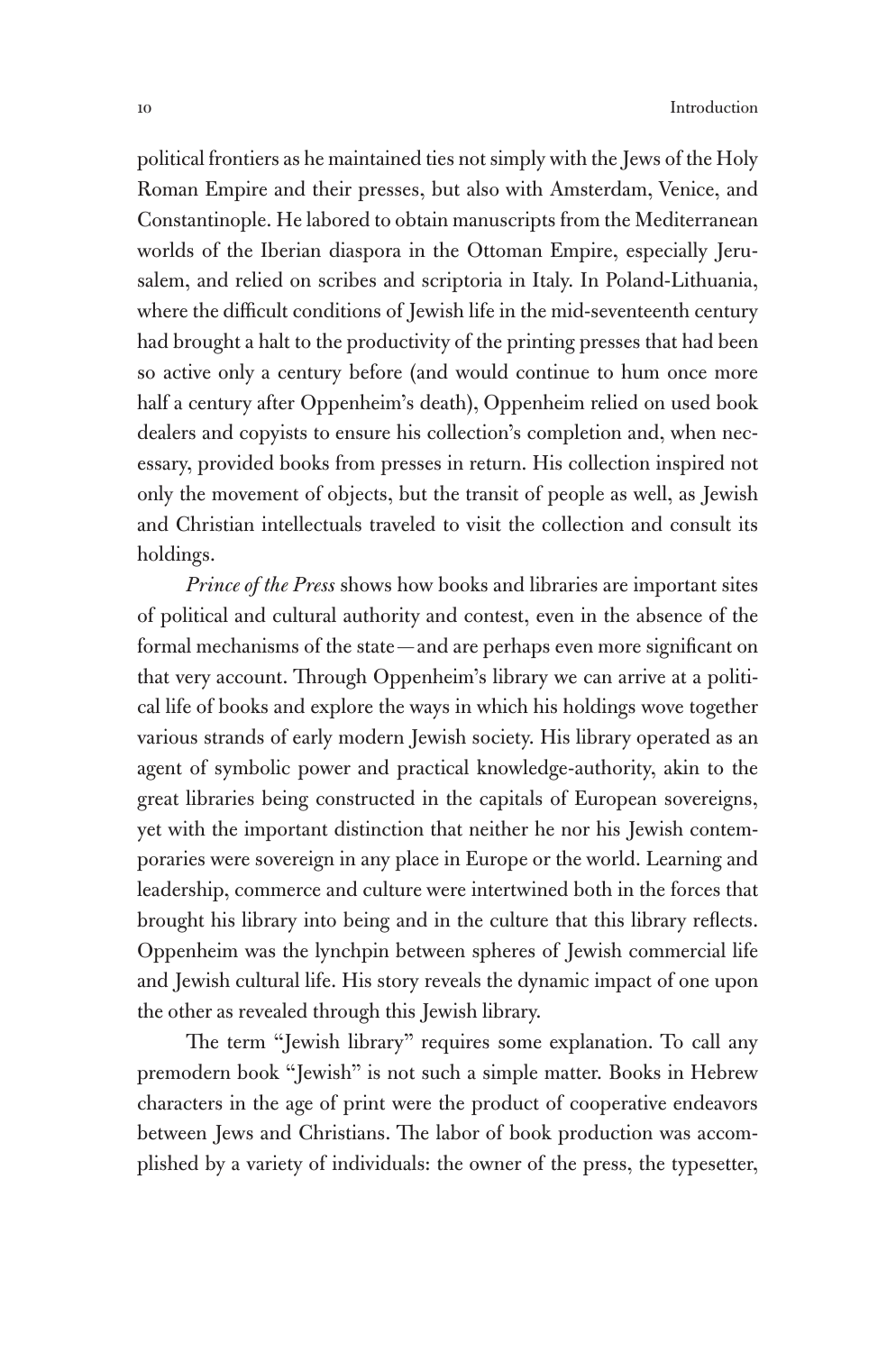## Introduction 11

various editors, and, in many cases, a censor, not to mention the actual authors of books as well as their heirs, who might posthumously publish their writings. Moreover, technologies of book production, decoration, and illumination traveled between presses and shops, with the woodcuts and copper plates that created the decorations and print that adorned the title pages and contents of books sometimes quite literally traveling between print shops of Christians and Jews.<sup>24</sup> The early print history of two books fundamental to Jewish culture—the Talmud and the rabbinic Bible—are both stories of intensive collaboration between Jewish and Christian actors and interests.25

An aggregate of such books into a Jewish library similarly poses a challenge to definition. Oppenheim self-consciously styled himself as a man in the ceaseless pursuit of books. From almost the inception of his collecting activity he expressed an inchoate plan to absorb books into his collection "without end," an intention toward great comprehensiveness. But this comprehensiveness bore a particular Jewish hue, generally marked by the Hebrew alphabet. The overwhelming majority of his books, with so few exceptions that they might be counted on two hands, were written with Hebrew characters, and it may not be inaccurate to say "Jewish" characters instead; the riches of his Yiddish collection point to the relevance of Jewish languages beyond rabbinic Hebrew yet within Hebrew characters. Oppenheim owned all of the classics of rabbinic literature necessary for a career as judge and teacher: multiple editions of the Bible and Talmud with the generations of commentary that had accreted to them. But his collection did not stop there. He kept an up-to-date collection of rabbinic writings on law and philosophy. His library ranged across fiction and poetry and prayer and song, composed not only by Jews, but by non-Jews as well. On the other hand, works composed by non-Jewish scholars on non-Jewish themes entered Oppenheim's collection only once they had been "judaized"—that is, translated, either in his own time or centuries before they arrived in his care. His multiple copies of the *Canon* of Avicenna—rendered into Hebrew by translators before his time—represent one such example from among many.<sup>26</sup> It is hard to imagine Avicenna in Arabic being included in the collection; it is impossible to imagine Avicenna in Hebrew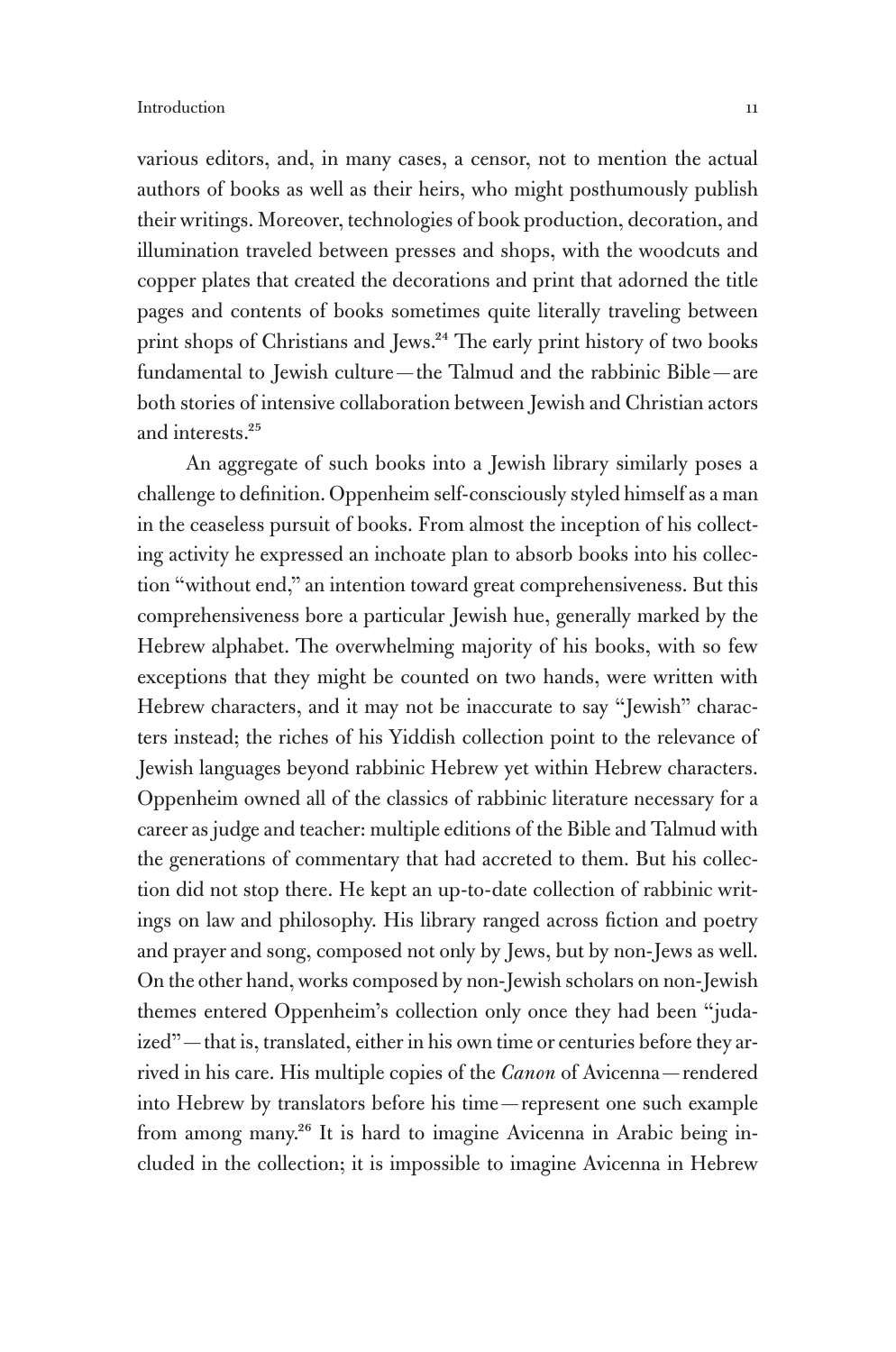being left out of it. The French and German romances of King Arthur's court would matter very little to this collector, but the Yiddish tales of *Kenig*  Artur's Hof were, of course, included.<sup>27</sup> Aids to study and scholarship by Christian Hebraists were not beyond the scope of the collection, as the inclusion of Johannes Buxtorf 's *Concordantiae Bibliorum Hebraicae* and the dictionary of Philippus Aquinas make clear.<sup>28</sup> Conversely, as long as books were produced by and for Jews, no matter the vernacular or the audience, they were eligible for inclusion on Oppenheim's shelves. A Spanish *Vara de Iuda* (a translation of Ibn Verga's *Shevet Yehuda*) belonged in the collection, as did a compilation of sermons delivered in Portuguese to the Amsterdam community by Saul Levi Morteira and Solomon Oliveyra b. David.<sup>29</sup> He owned prayer books for the rites of Central and Eastern European Jews alongside songs to be sung on Purim according to the Italian custom and decisions of Ottoman rabbis with rulings from London.<sup>30</sup>

Both the extent and the limitation of this library make clear that Oppenheim's conception of it was one that included material from as far across the Jewish world as he could reach. What made these works "Jewish" in their eighteenth-century context was that their collector and owner pressed them, during his lifetime, into the service of Jewish communal, legal, and literary uses, which all relied on access to the collection granted by Oppenheim himself. Moreover, the fact that his collection included administrative documents alongside literary manuscripts and printed books meant that his library came to function as an archive for communal records, a repository of legal precedents to be consulted by rabbinic courts, and a treasure trove of unpublished manuscripts for enterprising printers to introduce to a Jewish reading public.

As a functional collection, Oppenheim's library exposes the nature of early modern Jewish communal decision making and power brokerage as dependent upon personal contacts. This view not just of intellectual life but of political power comes to light via the two-pronged character of a study of objects in motion. The anthropologist Arjun Appadurai succinctly captures this dynamic as follows: "From a *theoretical* point of view human actors encode things with significance, from a *methodological* point of view it is the things-in-motion that illuminate their human and social context."31 When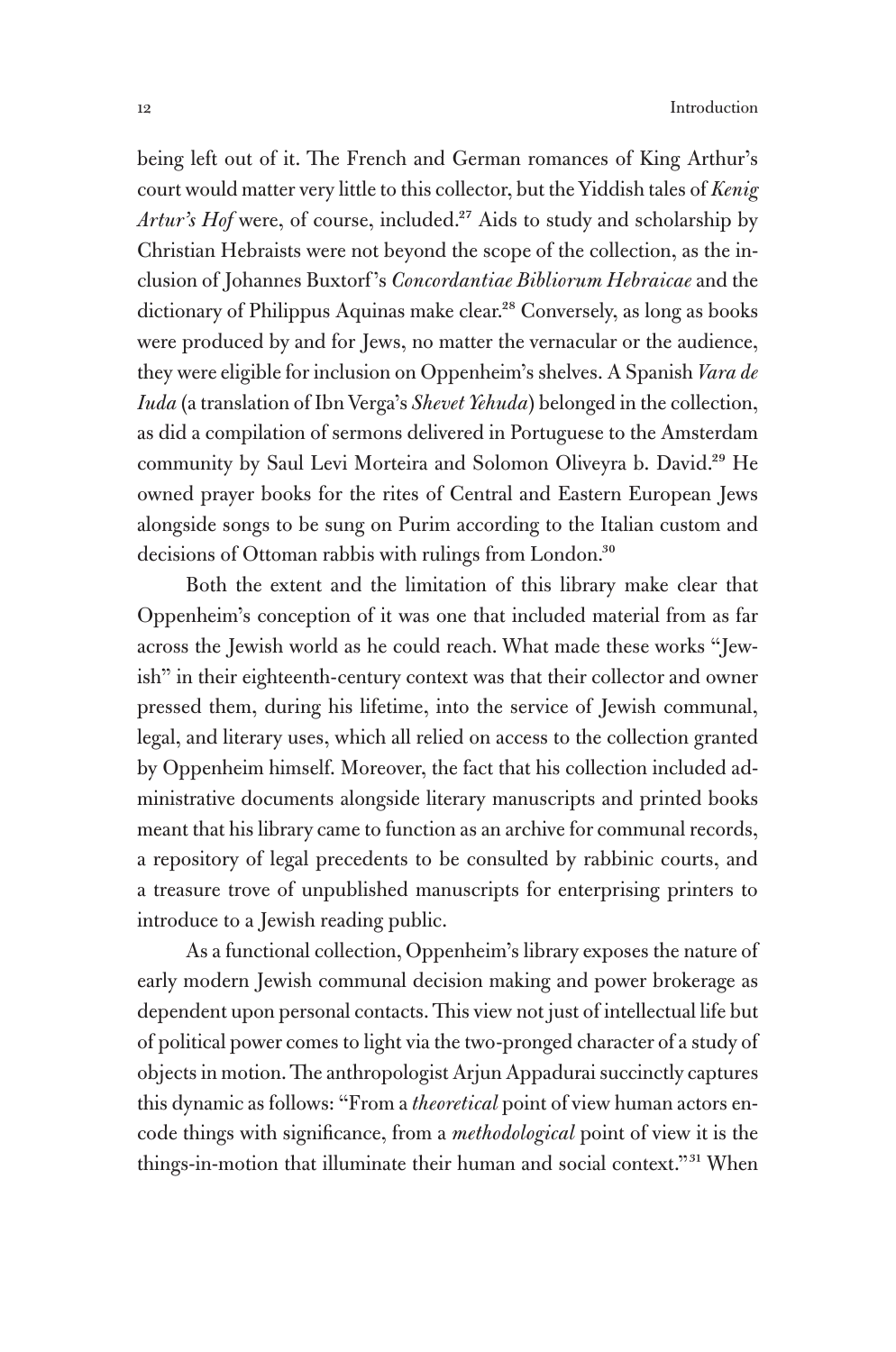we follow the movement of books into Oppenheim's collection and think not only about their cultural and intellectual significance but also about the motivations by which contemporaries supported his drive to collect, we come to see beyond the collection into Oppenheim's own unique social standing. The pieces of his library linked *people* to each other through Oppenheim's mediation: Court Jews to impoverished widows, rabbis to domestic servants, intellectuals to tradespeople, Jewish scribes and scholars to Christian Hebraists, Ashkenazim to Sephardim, and Europeans to the Land of Israel. Oppenheim used his family wealth, the circulation of extant books and manuscripts, and the production of new books both to cultivate scholarly expertise and to broadcast the authority that such expertise conferred upon him.

## Kinship, Capital, and Communal Leadership: Early Modern Politics in Practice

Oppenheim's library and personal papers are valuable for a reconstruction of early modern Jewish culture precisely because they were not commissioned by official institutions, but rather were owned by, composed for, and preserved on behalf of an individual acting in his own capacity, not by communal order. The remnants of his personal papers were preserved by collectors who wished to emulate him, not by state-based institutions. His life—and not just his library—therefore offers a vantage point from which to consider Jewish politics in practice. Historians of the Jews acknowledge the great importance of studying the dynamics of Jewish politics with regard to the policies directed toward them both by the states in which they lived and by their own practices of self-governance. When working to produce a political history with texts produced by Jews in the early modern period, however, scholars of Jewish life have often had to satisfy themselves with documents belonging to one of two categories: either the prescriptive texts of communal statute or the rulings of Jewish legal courts and rabbinic decisors.32 In *Prince of the Press* I offer a different approach to Jewish political history by uncovering a lateral "archive" for the study of the Jewish political past: a library rich with previous owners' inscriptions and volumes of